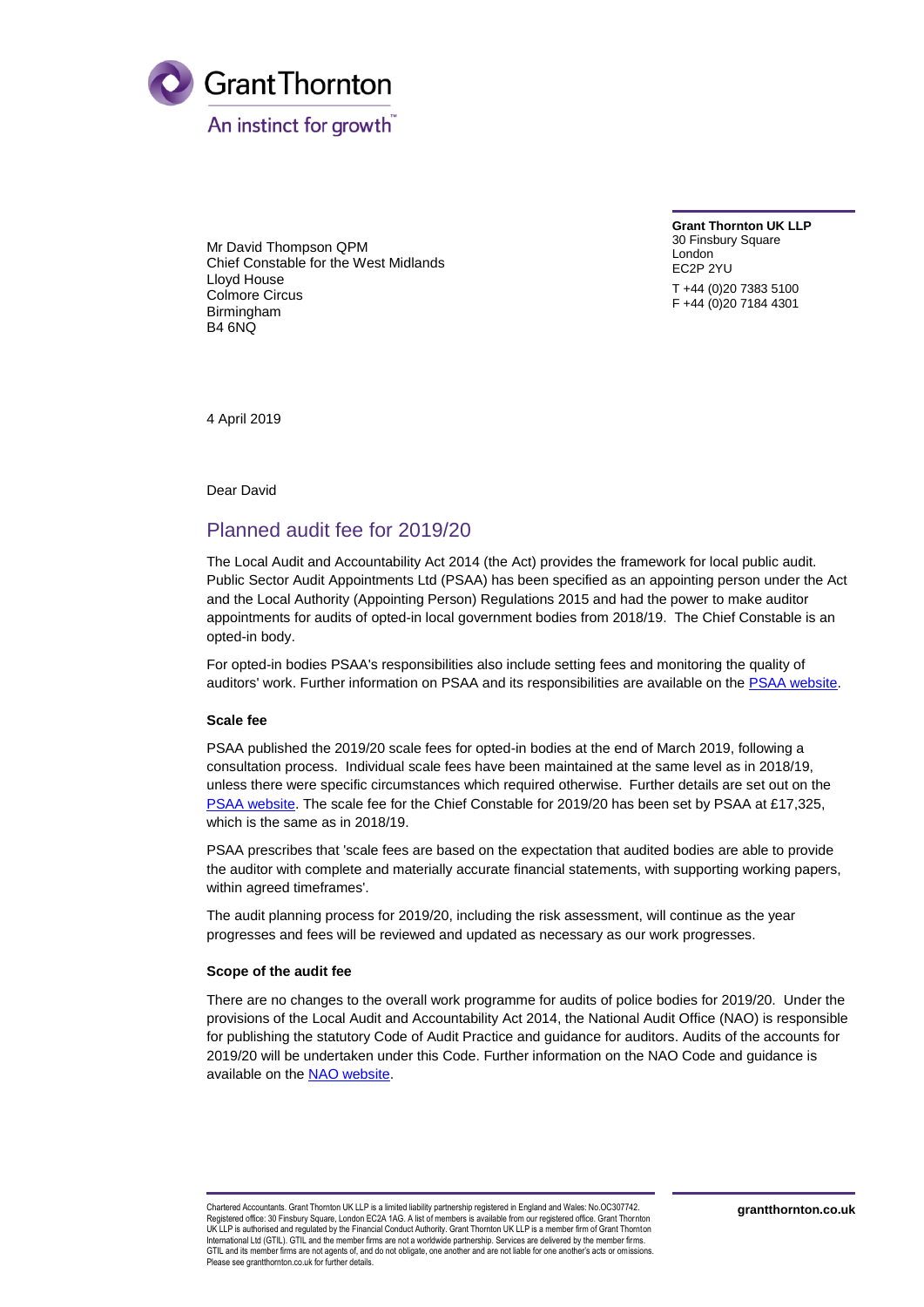The scale fee covers:

- our audit of your financial statements;
- our work to reach a conclusion on the economy, efficiency and effectiveness in your use of resources (the value for money conclusion); and
- our work on your whole of government accounts return (if applicable).

PSAA will agree fees for considering objections from the point at which auditors accept an objection as valid, or any special investigations, as a variation to the scale fee.

#### **Value for Money conclusion**

The Code requires us to consider whether the Chief Constable has put in place proper arrangements for securing economy, efficiency and effectiveness in their use of resources. This is known as the Value for Money (VfM) conclusion.

The NAO issued its latest guidance for auditors on value for money work in November 2017. The guidance states that for police bodies, auditors are required to give a conclusion on whether the Chief Constable has put proper arrangements in place.

The NAO guidance identifies one single criterion for auditors to evaluate:

*In all significant respects, the audited body had proper arrangements to ensure it took properly informed decisions and deployed resources to achieve planned and sustainable outcomes for taxpayers and local people.*

### **Billing schedule**

Fees will be billed as follows:

| <b>Audit fee</b>  | £      |
|-------------------|--------|
| September 2019    | 4,332  |
| December 2019     | 4,331  |
| <b>March 2020</b> | 4,331  |
| June 2020         | 4,331  |
| <b>Total</b>      | 17,325 |

#### **Outline audit timetable**

We will undertake our audit planning and interim audit procedures in November 2019 to March 2020. Upon completion of this phase of our work we will issue a detailed audit plan setting out our findings and details of our audit approach. Our final accounts audit and work on the VfM conclusion will be completed in July 2020 and work on the whole of government accounts return in July 2020.